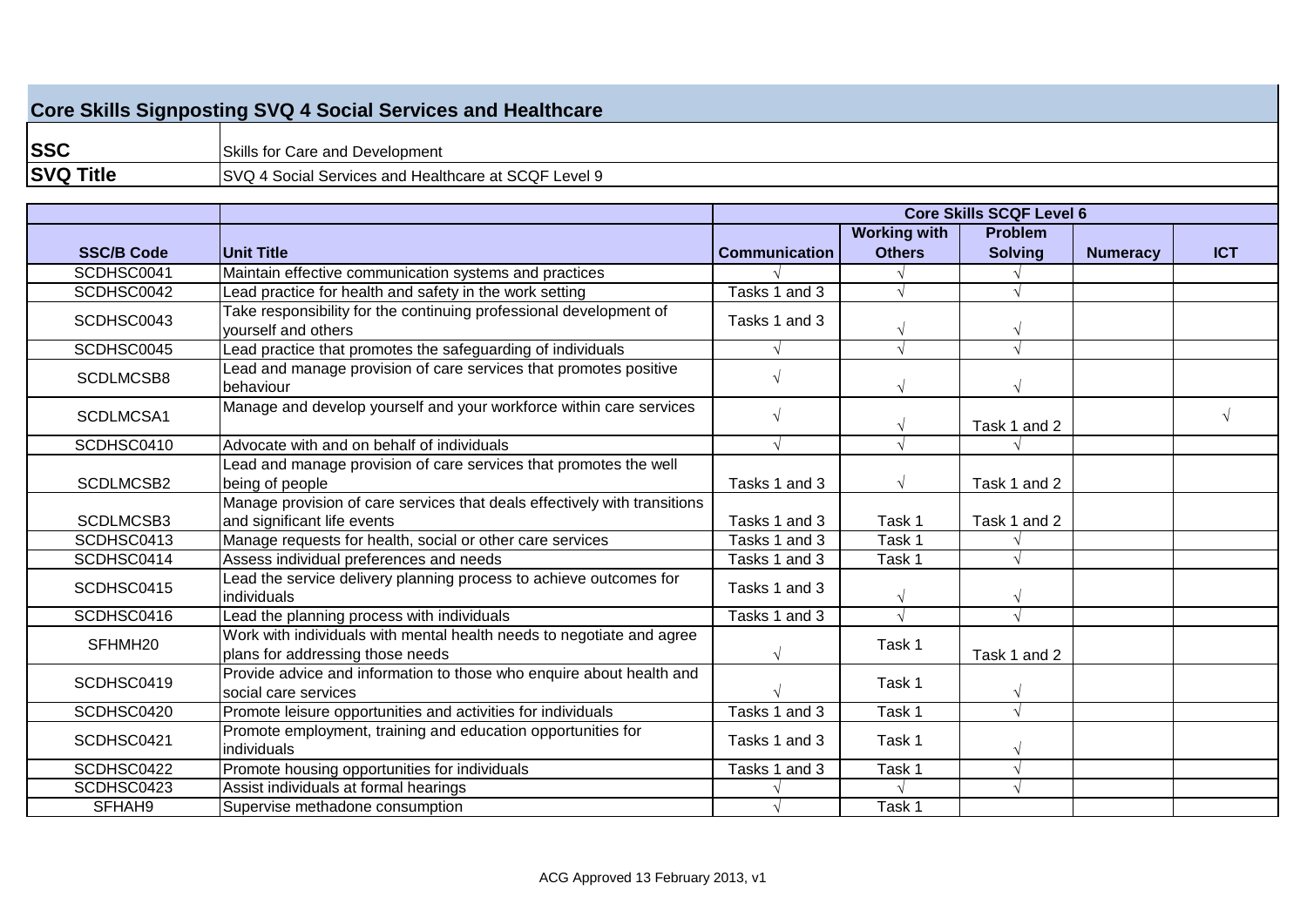| SCDHSC0425         | Support people who are providing homes for adults, children or young                                         | Tasks 1 and 3 |            |              |  |
|--------------------|--------------------------------------------------------------------------------------------------------------|---------------|------------|--------------|--|
|                    | people                                                                                                       |               | $\sqrt{ }$ |              |  |
| SCDHSC0426         | Empower families, carers and others to support individuals                                                   | Tasks 1 and 3 | $\sqrt{ }$ |              |  |
| SCDHSC0427         | Assess the needs of carers and families                                                                      |               |            |              |  |
| SCDHSC0428         | Lead the development of programmes of support for carers and<br>families                                     |               | Task 1     |              |  |
| SCDHSC0429         | Work with groups to promote individual growth, development and<br>independence                               | Tasks 1 and 3 | $\sqrt{ }$ | $\sqrt{2}$   |  |
| SCDHSC0430         | Lead practice to reduce and prevent the risk of danger, harm and<br>abuse                                    |               | $\sqrt{}$  |              |  |
| SCDHSC0431         | Support individuals who have experienced harm or abuse                                                       | Tasks 1 and 3 |            |              |  |
| SFHMH11            | Enable families to address issues with individuals' behaviour                                                |               | Task 1     | Task 1 and 2 |  |
| SCDHSC0433         | Develop joint working arrangements for health and social care services                                       | Tasks 1 and 3 |            |              |  |
| SCDHSC 0434        | Lead practice for managing and disseminating records and reports                                             |               | Task 1     |              |  |
| SCDLMCSE3          | Monitor and manage the quality of the provision of care services                                             |               | Task 1     |              |  |
| SCDHSC0437         | Promote your organisation and its services to stakeholders                                                   | Tasks 1 and 3 | Task 1     |              |  |
| SCDHSC0438         | Develop and disseminate information and advice about health and<br>social well-being                         |               | Task 1     |              |  |
| SCDHSC0439         | Contribute to the development of organisational policy and practice                                          | Tasks 1 and 3 | $\sqrt{ }$ | $\sqrt{ }$   |  |
| CFAMLB8 signposted | Ensure compliance with legal, regulatory, ethical and social                                                 |               |            |              |  |
|                    | requirements                                                                                                 | $\sqrt{}$     | $\sqrt{ }$ |              |  |
| SCDHSC0441         | Manage tendering and contracting processes in health and social care<br>settings                             |               | Task 1     | $\sqrt{}$    |  |
| SCDHSC0442         | Evaluate the effectiveness of health, social or other care services                                          |               |            | $\sqrt{ }$   |  |
| SCDHSC0443         | Procure services for individuals                                                                             | Tasks 1 and 3 | Task 1     |              |  |
| SCDLMCSA3          | Actively engage in the safe selection and recruitment of workers and<br>their retention in the care services |               | Task 1     | Task 1       |  |
| SFTMVC1            | Manage the recruitment and placement of volunteers                                                           | Tasks 1 and 3 | Task 1     |              |  |
| SFJCJDA2           | Exchange information and present at courts and formal hearings                                               | Tasks 1 and 3 | Task 1     |              |  |
| SFJCJDA1           | Provide and present information for courts and formal hearings                                               |               |            |              |  |
| SCDLMCSA4          | Manage a dispersed workforce to meet the needs and preferences of<br>individuals at home                     | $\sqrt{ }$    | $\sqrt{ }$ |              |  |
| SCDHSC0450         | Develop risk management plans to promote independence in daily<br>living                                     |               | Task 1     |              |  |
| SCDHSC0452         | Lead practice that promotes the rights, responsibilities, equality and<br>diversity of individuals           | Tasks 1 and 3 |            |              |  |
| SFJCJAD3           | Represent one's own agency at other agencies' meetings                                                       |               | Task 1     | Task 1 and 2 |  |
| SCDCCLD0420        | Undertake a research project                                                                                 | Tasks 1 and 3 | Task 1     |              |  |